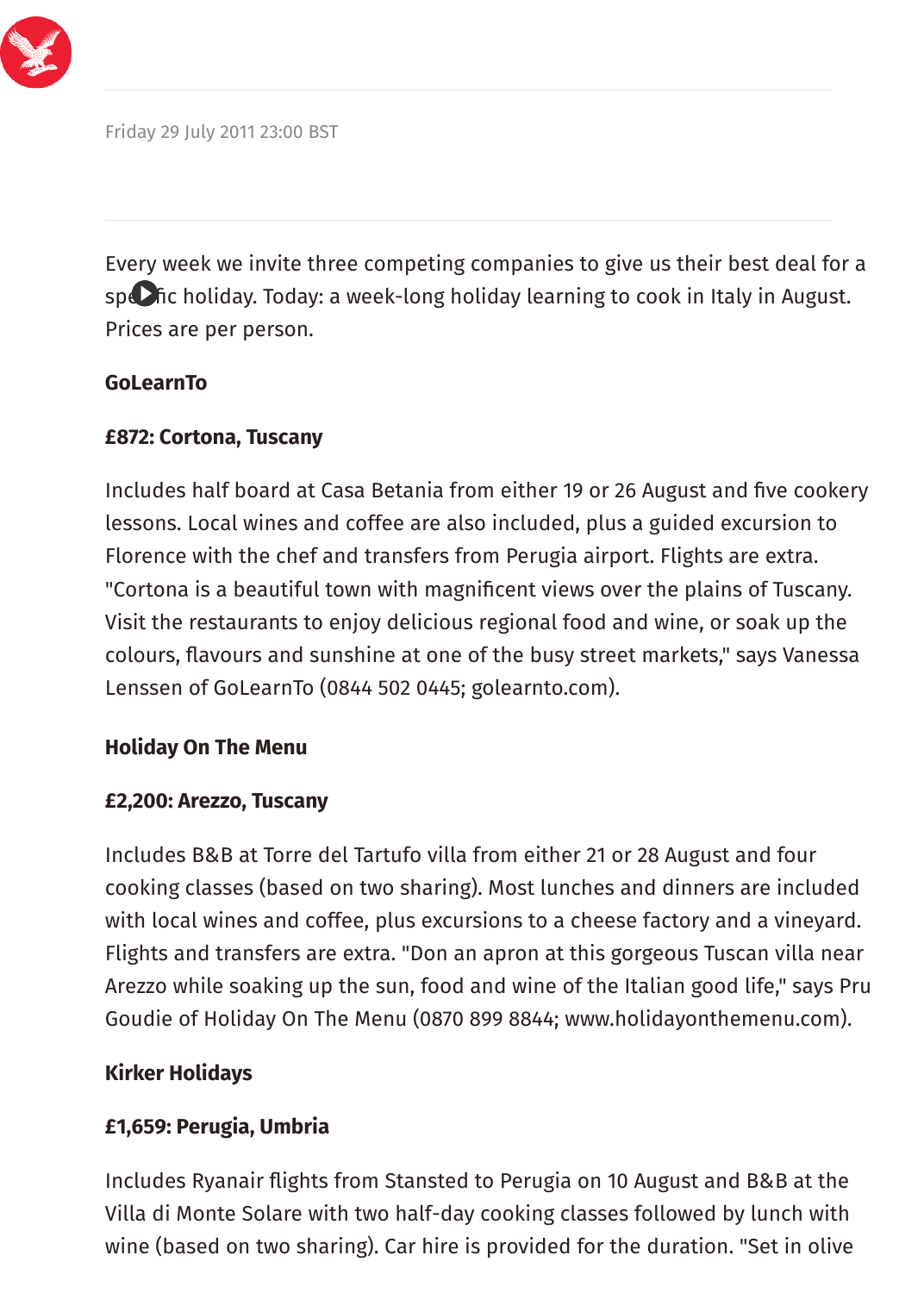groves and vineyards in the rolling Umbrian hills, this converted ancient patrician villa offers comfortable accommodation with superb Umbrian cooking and locally produced wines," says Edward Coltart, of Kirker Holidays (020-7593 2283; kirkerholidays.com).

More about: | [Cookery](http://www.independent.co.uk/topic/Cookery) | [Perugia](http://www.independent.co.uk/topic/Perugia) | [Restaurants](http://www.independent.co.uk/topic/Restaurants) | [Wine](http://www.independent.co.uk/topic/Wine)



**[How to use the new version of](http://www.independent.co.uk/life-style/gadgets-and-tech/news/snapchat-latest-update-how-change-to-use-app-redesign-messages-a8198456.html) Snapchat**



**Melania Trump would have been [priority to be deported under new](http://www.independent.co.uk/news/world/americas/melania-trump-first-lady-deportation-priority-donald-immigration-rules-modelling-work-visa-us-a7597221.html) rules**



**[Footage of Donald Trump's bad hair](http://www.independent.co.uk/news/world/americas/us-politics/trump-bad-hair-day-footage-video-wind-plane-viral-a8199886.html) day goes viral**



**Anti-LGBT lawmaker resigns after [being 'caught having sex with man'](http://www.independent.co.uk/news/world/americas/lawmaker-wes-goodman-anti-lgbt-resigns-sex-man-office-caught-ohio-republican-christian-family-values-a8060631.html)**



**[Tesla car that was sent to Mars has](http://www.independent.co.uk/life-style/gadgets-and-tech/news/spacex-launch-tesla-roadster-car-mars-elon-musk-asteroid-orbit-trajectory-missed-a8199186.html) missed its target**

**[How to use the new version of](http://www.independent.co.uk/life-style/gadgets-and-tech/news/snapchat-latest-update-how-change-to-use-app-redesign-messages-a8198456.html) Snapchat**

**Melania Trump would have been [priority to be deported under new](http://www.independent.co.uk/news/world/americas/melania-trump-first-lady-deportation-priority-donald-immigration-rules-modelling-work-visa-us-a7597221.html) rules**

**[Footage of Donald Trump's bad hair](http://www.independent.co.uk/news/world/americas/us-politics/trump-bad-hair-day-footage-video-wind-plane-viral-a8199886.html) day goes viral**